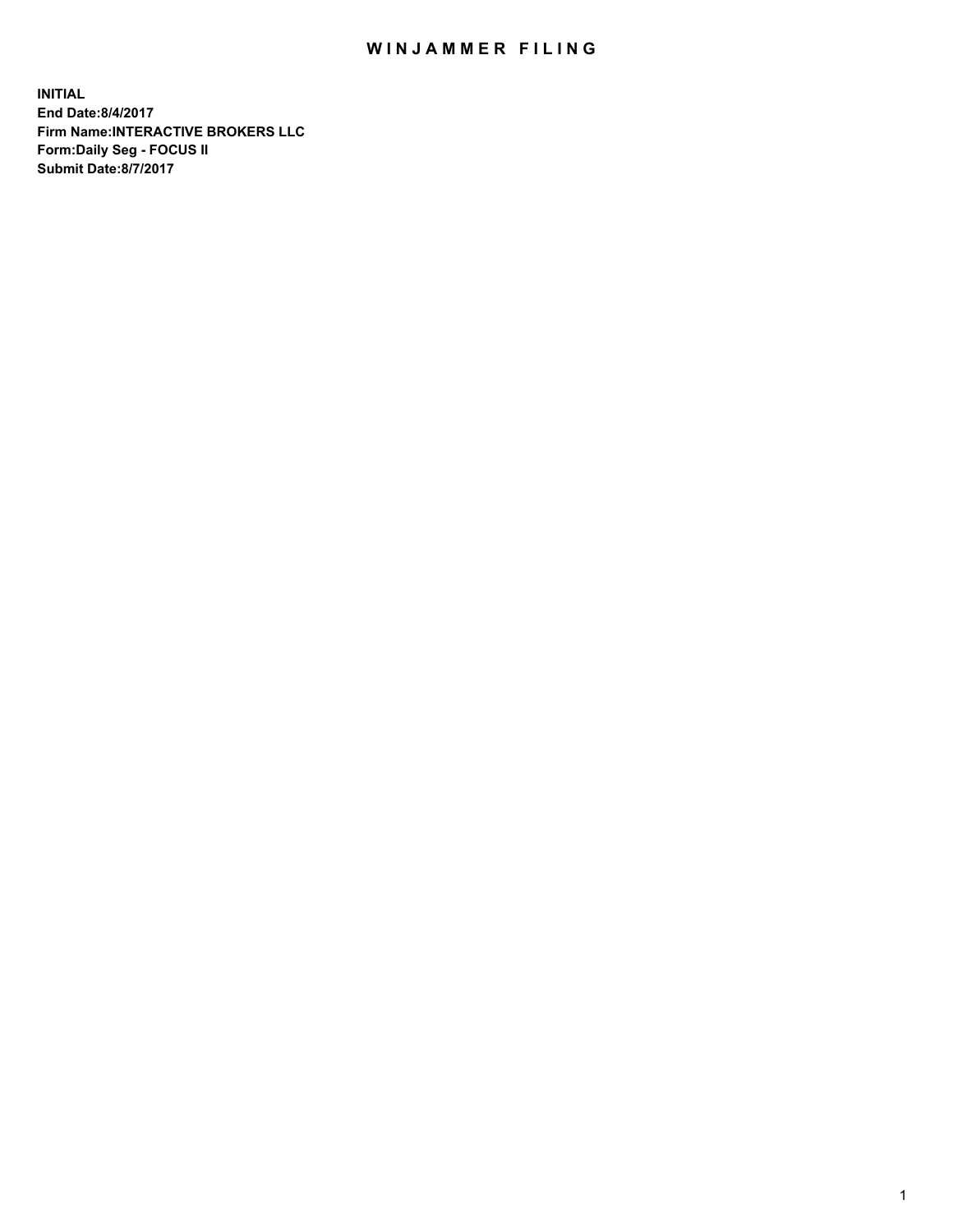## **INITIAL End Date:8/4/2017 Firm Name:INTERACTIVE BROKERS LLC Form:Daily Seg - FOCUS II Submit Date:8/7/2017 Daily Segregation - Cover Page**

| Name of Company<br><b>Contact Name</b><br><b>Contact Phone Number</b><br><b>Contact Email Address</b>                                                                                                                                                                                                                          | <b>INTERACTIVE BROKERS LLC</b><br>James Menicucci<br>203-618-8085<br>jmenicucci@interactivebrokers.c<br>om |
|--------------------------------------------------------------------------------------------------------------------------------------------------------------------------------------------------------------------------------------------------------------------------------------------------------------------------------|------------------------------------------------------------------------------------------------------------|
| FCM's Customer Segregated Funds Residual Interest Target (choose one):<br>a. Minimum dollar amount: ; or<br>b. Minimum percentage of customer segregated funds required:% ; or<br>c. Dollar amount range between: and; or<br>d. Percentage range of customer segregated funds required between:% and%.                         | $\overline{\mathbf{0}}$<br>0<br>155,000,000 245,000,000<br>0 <sub>0</sub>                                  |
| FCM's Customer Secured Amount Funds Residual Interest Target (choose one):<br>a. Minimum dollar amount: ; or<br>b. Minimum percentage of customer secured funds required:%; or<br>c. Dollar amount range between: and; or<br>d. Percentage range of customer secured funds required between: % and %.                          | $\overline{\mathbf{0}}$<br>$\overline{\mathbf{0}}$<br>80,000,000 120,000,000<br>00                         |
| FCM's Cleared Swaps Customer Collateral Residual Interest Target (choose one):<br>a. Minimum dollar amount: ; or<br>b. Minimum percentage of cleared swaps customer collateral required:% ; or<br>c. Dollar amount range between: and; or<br>d. Percentage range of cleared swaps customer collateral required between:% and%. | $\underline{\mathbf{0}}$<br>$\underline{\mathbf{0}}$<br>0 <sub>0</sub><br>0 <sub>0</sub>                   |

Attach supporting documents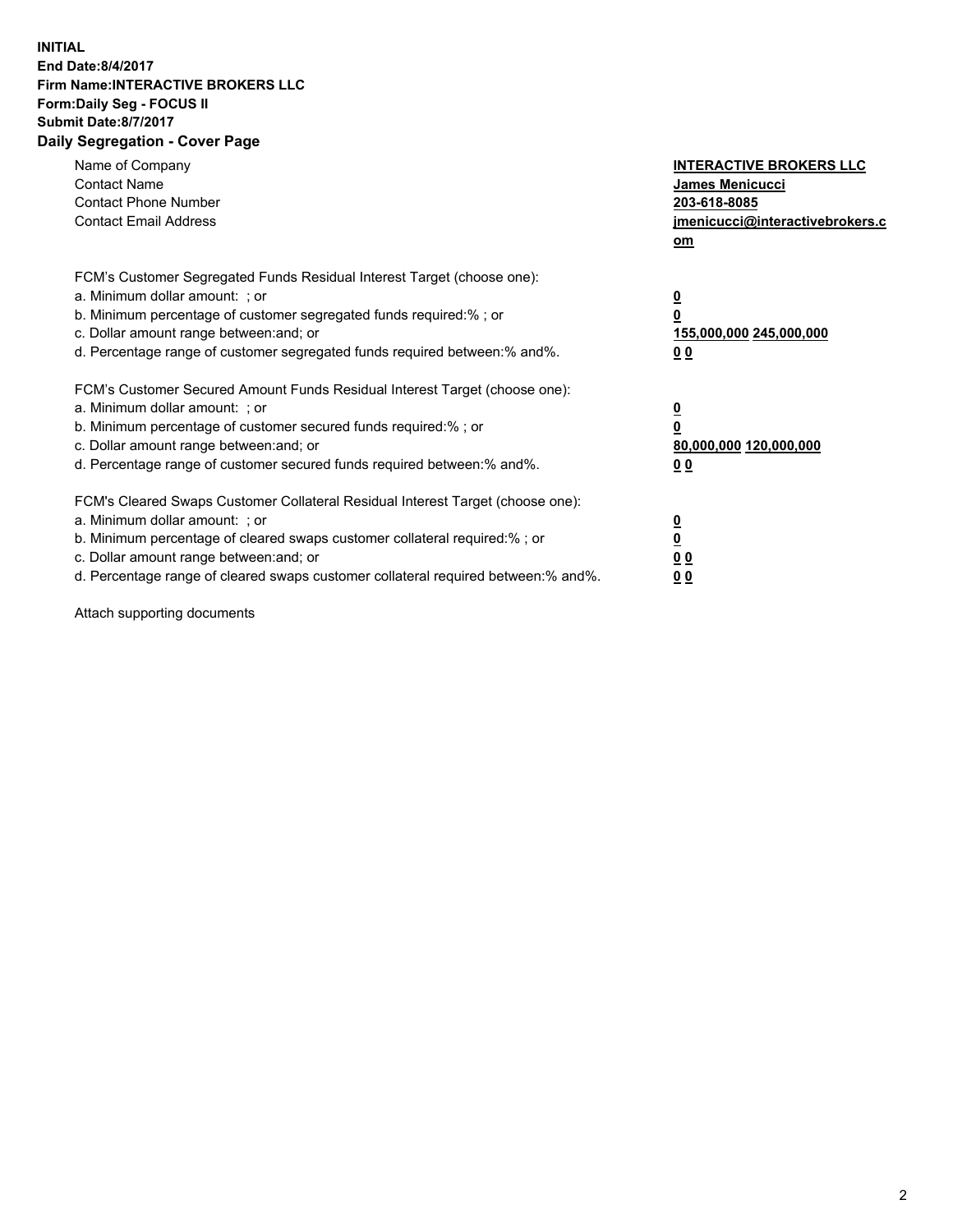## **INITIAL End Date:8/4/2017 Firm Name:INTERACTIVE BROKERS LLC Form:Daily Seg - FOCUS II Submit Date:8/7/2017 Daily Segregation - Secured Amounts**

|     | Foreign Futures and Foreign Options Secured Amounts                                         |                                  |
|-----|---------------------------------------------------------------------------------------------|----------------------------------|
|     | Amount required to be set aside pursuant to law, rule or regulation of a foreign            | $0$ [7305]                       |
|     | government or a rule of a self-regulatory organization authorized thereunder                |                                  |
| 1.  | Net ledger balance - Foreign Futures and Foreign Option Trading - All Customers             |                                  |
|     | A. Cash                                                                                     | 364,865,218 [7315]               |
|     | B. Securities (at market)                                                                   | $0$ [7317]                       |
| 2.  | Net unrealized profit (loss) in open futures contracts traded on a foreign board of trade   | 6,733,116 [7325]                 |
| 3.  | Exchange traded options                                                                     |                                  |
|     | a. Market value of open option contracts purchased on a foreign board of trade              | 36,244 [7335]                    |
|     | b. Market value of open contracts granted (sold) on a foreign board of trade                | -14,891 [7337]                   |
| 4.  | Net equity (deficit) (add lines 1.2. and 3.)                                                | 371,619,687 [7345]               |
| 5.  | Account liquidating to a deficit and account with a debit balances - gross amount           | 2,347 [7351]                     |
|     | Less: amount offset by customer owned securities                                            | 0 [7352] 2,347 [7354]            |
| 6.  | Amount required to be set aside as the secured amount - Net Liquidating Equity              | 371,622,034 [7355]               |
|     | Method (add lines 4 and 5)                                                                  |                                  |
| 7.  | Greater of amount required to be set aside pursuant to foreign jurisdiction (above) or line | 371,622,034 [7360]               |
|     | 6.                                                                                          |                                  |
|     | FUNDS DEPOSITED IN SEPARATE REGULATION 30.7 ACCOUNTS                                        |                                  |
| 1.  | Cash in banks                                                                               |                                  |
|     | A. Banks located in the United States                                                       | 68,335,587 [7500]                |
|     | B. Other banks qualified under Regulation 30.7                                              | 0 [7520] 68,335,587 [7530]       |
| 2.  | Securities                                                                                  |                                  |
|     | A. In safekeeping with banks located in the United States                                   | 343,776,205 [7540]               |
|     | B. In safekeeping with other banks qualified under Regulation 30.7                          | 0 [7560] 343,776,205 [7570]      |
| 3.  | Equities with registered futures commission merchants                                       |                                  |
|     | A. Cash                                                                                     | $0$ [7580]                       |
|     | <b>B.</b> Securities                                                                        | $0$ [7590]                       |
|     | C. Unrealized gain (loss) on open futures contracts                                         | $0$ [7600]                       |
|     | D. Value of long option contracts                                                           | $0$ [7610]                       |
|     | E. Value of short option contracts                                                          | 0 [7615] 0 [7620]                |
| 4.  | Amounts held by clearing organizations of foreign boards of trade                           |                                  |
|     | A. Cash                                                                                     | $0$ [7640]                       |
|     | <b>B.</b> Securities                                                                        | $0$ [7650]                       |
|     | C. Amount due to (from) clearing organization - daily variation                             | $0$ [7660]                       |
|     | D. Value of long option contracts                                                           | $0$ [7670]                       |
|     | E. Value of short option contracts                                                          | 0 [7675] 0 [7680]                |
| 5.  | Amounts held by members of foreign boards of trade                                          |                                  |
|     | A. Cash                                                                                     | 83,812,445 [7700]                |
|     | <b>B.</b> Securities                                                                        | $0$ [7710]                       |
|     | C. Unrealized gain (loss) on open futures contracts                                         | 2,550,704 [7720]                 |
|     | D. Value of long option contracts                                                           | 36,244 [7730]                    |
|     | E. Value of short option contracts                                                          | -14,891 [7735] 86,384,502 [7740] |
| 6.  | Amounts with other depositories designated by a foreign board of trade                      | $0$ [7760]                       |
| 7.  | Segregated funds on hand                                                                    | $0$ [7765]                       |
| 8.  | Total funds in separate section 30.7 accounts                                               | 498,496,294 [7770]               |
| 9.  | Excess (deficiency) Set Aside for Secured Amount (subtract line 7 Secured Statement         | 126,874,260 [7380]               |
|     | Page 1 from Line 8)                                                                         |                                  |
| 10. | Management Target Amount for Excess funds in separate section 30.7 accounts                 | 80,000,000 [7780]                |
| 11. | Excess (deficiency) funds in separate 30.7 accounts over (under) Management Target          | 46,874,260 [7785]                |
|     |                                                                                             |                                  |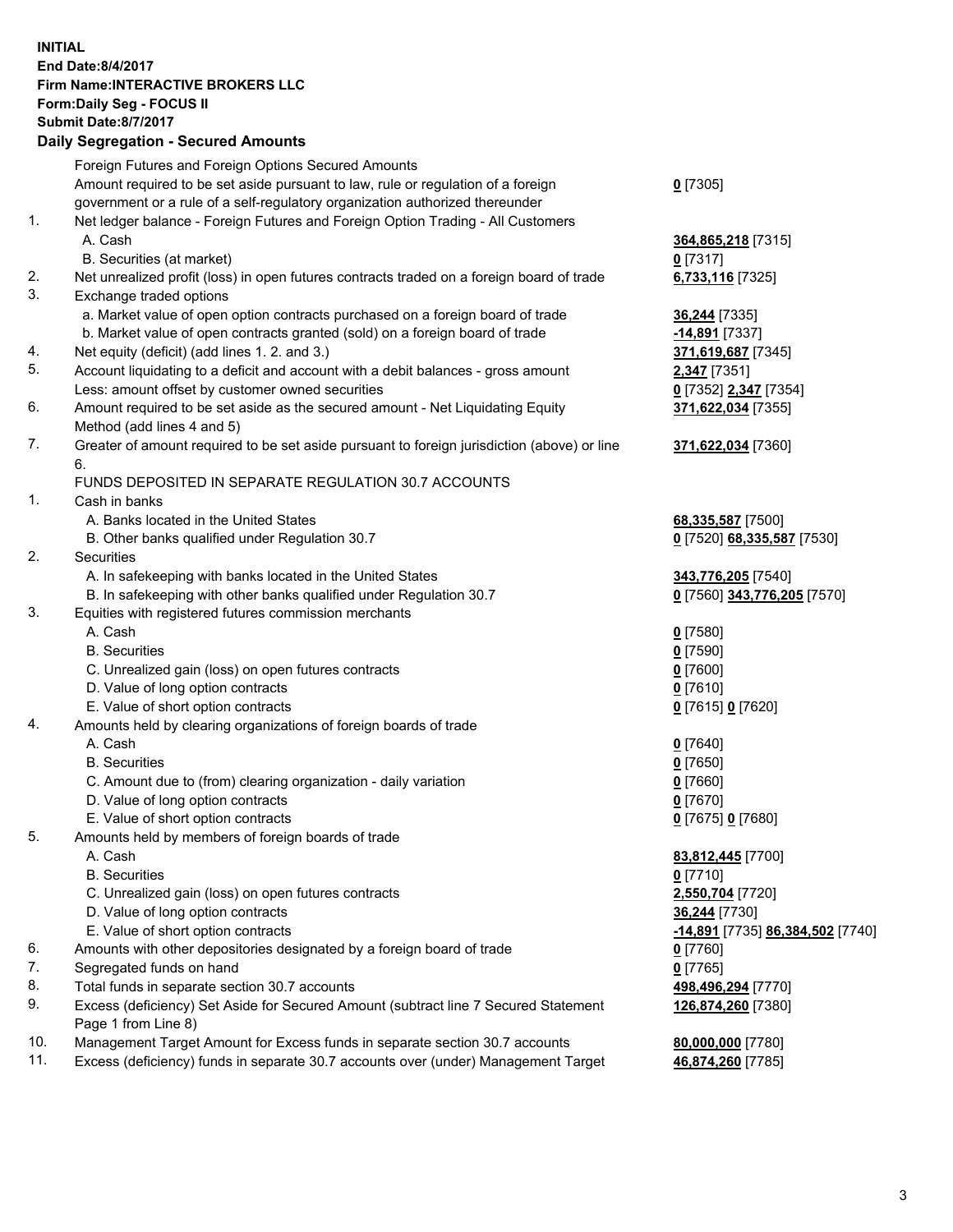**INITIAL End Date:8/4/2017 Firm Name:INTERACTIVE BROKERS LLC Form:Daily Seg - FOCUS II Submit Date:8/7/2017 Daily Segregation - Segregation Statement** SEGREGATION REQUIREMENTS(Section 4d(2) of the CEAct) 1. Net ledger balance A. Cash **4,454,513,733** [7010] B. Securities (at market) **0** [7020] 2. Net unrealized profit (loss) in open futures contracts traded on a contract market **-37,988,303** [7030] 3. Exchange traded options A. Add market value of open option contracts purchased on a contract market **184,858,722** [7032] B. Deduct market value of open option contracts granted (sold) on a contract market **-287,445,750** [7033] 4. Net equity (deficit) (add lines 1, 2 and 3) **4,313,938,402** [7040] 5. Accounts liquidating to a deficit and accounts with debit balances - gross amount **210,517** [7045] Less: amount offset by customer securities **0** [7047] **210,517** [7050] 6. Amount required to be segregated (add lines 4 and 5) **4,314,148,919** [7060] FUNDS IN SEGREGATED ACCOUNTS 7. Deposited in segregated funds bank accounts A. Cash **955,963,243** [7070] B. Securities representing investments of customers' funds (at market) **2,304,362,465** [7080] C. Securities held for particular customers or option customers in lieu of cash (at market) **0** [7090] 8. Margins on deposit with derivatives clearing organizations of contract markets A. Cash **519,638,444** [7100] B. Securities representing investments of customers' funds (at market) **854,840,168** [7110] C. Securities held for particular customers or option customers in lieu of cash (at market) **0** [7120] 9. Net settlement from (to) derivatives clearing organizations of contract markets **-4,997,813** [7130] 10. Exchange traded options A. Value of open long option contracts **184,842,772** [7132] B. Value of open short option contracts **-287,438,449** [7133] 11. Net equities with other FCMs A. Net liquidating equity **0** [7140] B. Securities representing investments of customers' funds (at market) **0** [7160] C. Securities held for particular customers or option customers in lieu of cash (at market) **0** [7170] 12. Segregated funds on hand **0** [7150] 13. Total amount in segregation (add lines 7 through 12) **4,527,210,830** [7180] 14. Excess (deficiency) funds in segregation (subtract line 6 from line 13) **213,061,911** [7190] 15. Management Target Amount for Excess funds in segregation **155,000,000** [7194] 16. Excess (deficiency) funds in segregation over (under) Management Target Amount **58,061,911** [7198]

Excess